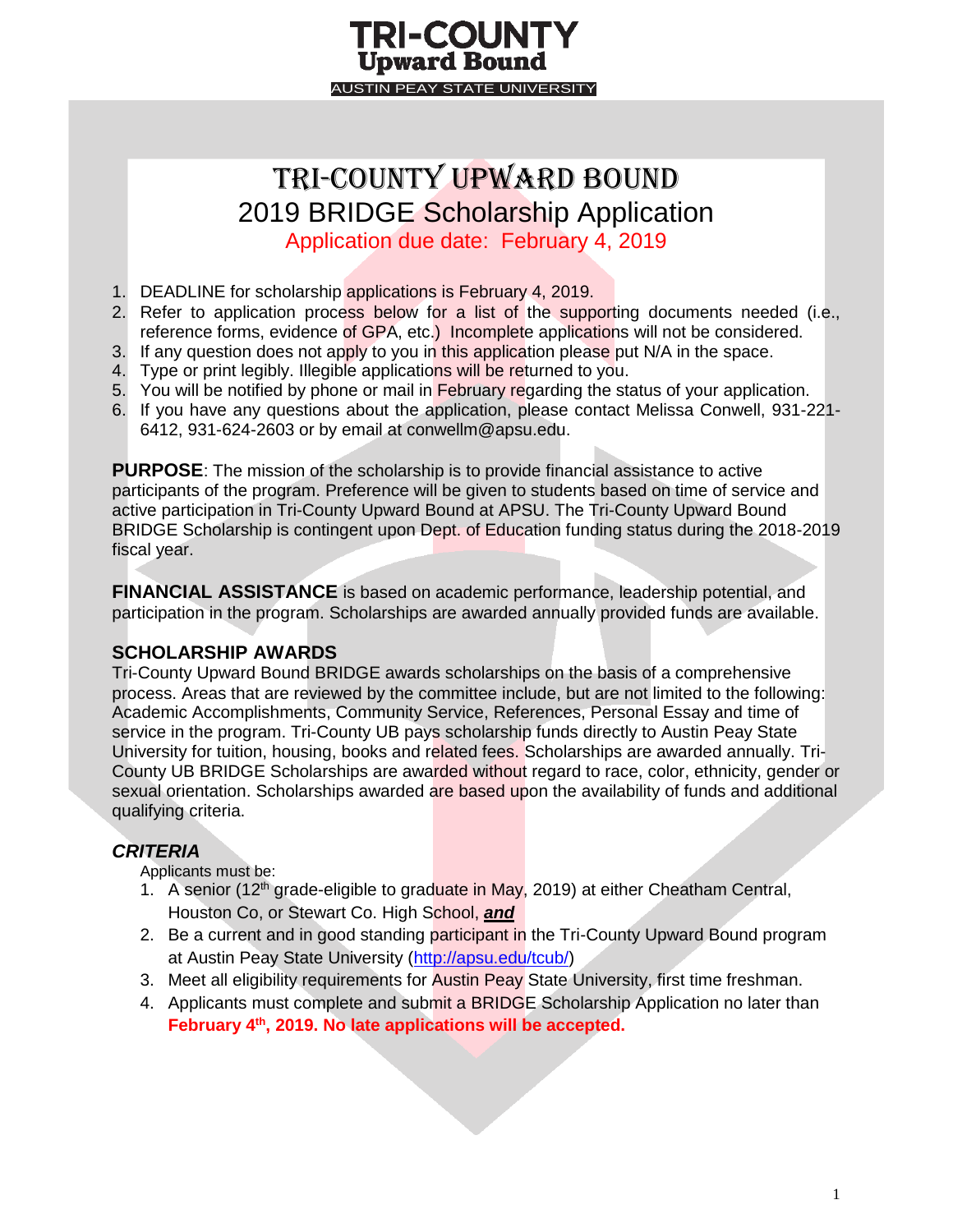#### **TRI-COUNTY Upward Bound AUSTIN PEAY STATE UNIVERSITY**

#### **Application Process**

#### **SCHOLARSHIP APPLICANTS MUST PROVIDE IN THE APPLICATION PACKET:**

- Completed TCUB BRIDGE application form.
- Official proof of most current ACT or SAT scores.
- A letter of academic references from a quidance counselor or teacher.
- A letter completed reference from an employer or other community member.
- Official high school transcript with cumulative GPA as of submission date of application.
- One to two page type written personal statement (an essay you write to show who you are and why you deserve this scholarship)

#### **SCHOLARSHIP AWARDS**

• Awards will be notified by February  $26<sup>th</sup>$ , 2019. Please note that being accepted into any 2 or 4 year college or university is hard work! It takes a great deal of diligence on the part of the TCUB staff and student. There is a great deal of paper work, forms, documentation and information needed from both parents and students. Please do not apply to BRIDGE with TCUB if you and your parents are not committed to this task. Funding for Upward Bound programs is very limited and we strive to provide the most beneficial learning and college prep experience for everyone. If you are not dedicated to working with the staff in a deliberate and diligent manner in order to complete and submit all necessary information, or if you do not have plans to attend a 2 or 4 year institution in the fall immediately following high school graduation, we ask that you not apply.

**Please mail OR submit application in person to Melissa Conwell or Chelsea McGhee:**

**Tri-County Upward Bound P.O. Box 4727 Clarksville, TN 37044**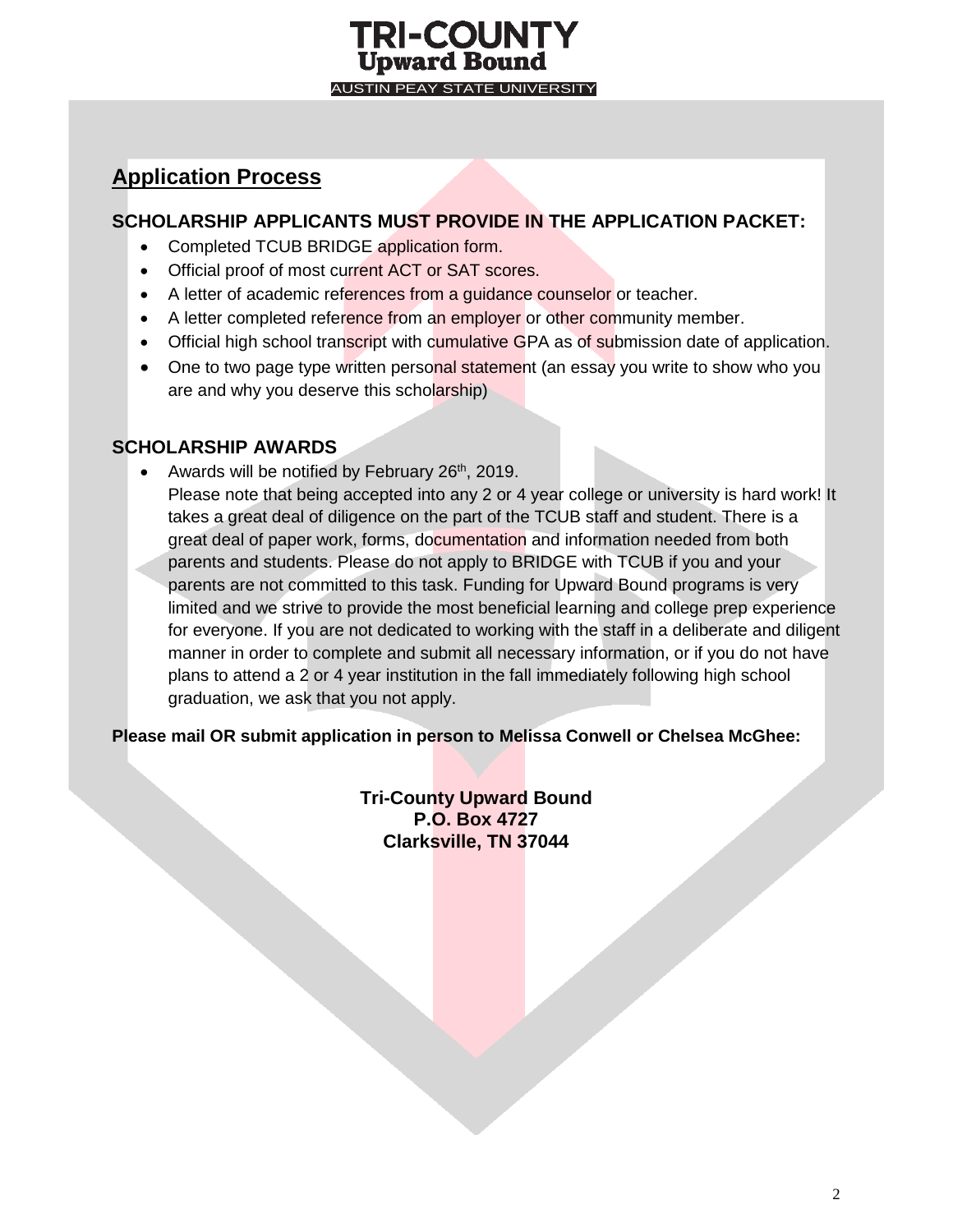# **TRI-COUNTY**<br>Upward Bound<br>AUSTIN PEAY STATE UNIVERSITY

|     | Please type your answers.                                                                                                         |  |  |
|-----|-----------------------------------------------------------------------------------------------------------------------------------|--|--|
| 1.  | Last Name:<br>First Name:                                                                                                         |  |  |
| 2.  | <b>Mailing Address</b><br>Street:<br>City:<br>State:<br>Zip:                                                                      |  |  |
| 3.  | Daytime Telephone Number:<br>Email Address:                                                                                       |  |  |
| 4.  | Female<br>Male<br>Date of Birth:<br>Gender:                                                                                       |  |  |
| 5.  | Cumulative Grade Point Average (GPA):<br>(On a 4.0 scale)<br>Attach proof of GPA. Your most recent school transcript is required. |  |  |
| 6.  | What is your highest composite ACT score?                                                                                         |  |  |
| 6.  | YES <sup>I</sup><br>Are you the first person in your family to go to college:<br><b>NO</b>                                        |  |  |
| 7.  | Name and location of High School attending:                                                                                       |  |  |
| 8.  | (List on a separate sheet)<br>A. List any academic honors, awards and membership activities while in high school:                 |  |  |
|     | B. List your hobbies, outside interests, extracurricular activities and school related volunteer activities:                      |  |  |
|     | C. List your non-school sponsored volunteer activities in the community:                                                          |  |  |
| 9.  | A. If you have decided on what college you will attend, please list school name: APSU.                                            |  |  |
|     | B. If not, list your top 3 college choices:                                                                                       |  |  |
| 10. | Name & address of parent(s) or legal guardian(s):                                                                                 |  |  |
|     | Name(s):<br>State:<br>City:<br>Street:                                                                                            |  |  |
|     | Parents Home Phone:<br>Parents Work Phone:                                                                                        |  |  |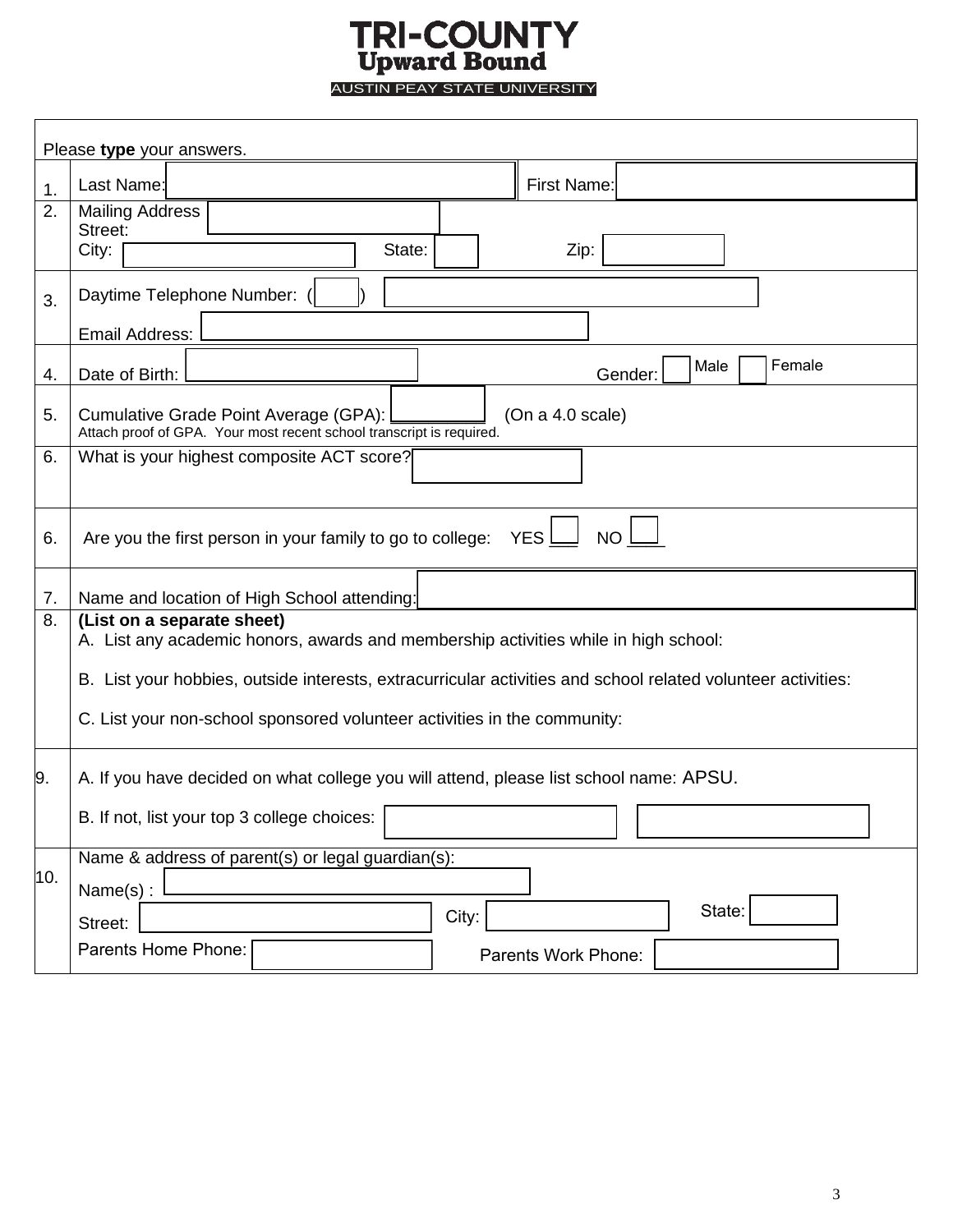#### **TRI-COUNTY Upward Bound** AUSTIN PEAY STATE UNIVERSITY

#### **BRIDGE SCHOLARSHIP APPLICATION 2019**

#### **STATEMENT OF ACCURACY FOR STUDENTS**

I hereby affirm that all the above stated information provided by me is true and correct to the best of my knowledge.

I hereby understand that if chosen as a scholarship recipient, I must be provide any and all information, documentation, verification and required forms requested by all Austin Peay State University departments by the required due dates. I also understand that Bridge scholarships are contingent upon grant funding from the Department of Education and my full acceptance into Austin Peay State University for the Summer I term, 2019. If I do not meet the admission requirements of the university, I understand the Bridge scholarship will be rescinded.

I hereby understand I will not submit this application without all required attachments and supporting information. Incomplete applications or applications that do not meet eligibility criteria will not be considered for this scholarship.

| Signature of scholarship applicant: __ | Date: $\qquad \qquad$ |
|----------------------------------------|-----------------------|
|                                        |                       |
|                                        |                       |
|                                        |                       |
|                                        |                       |